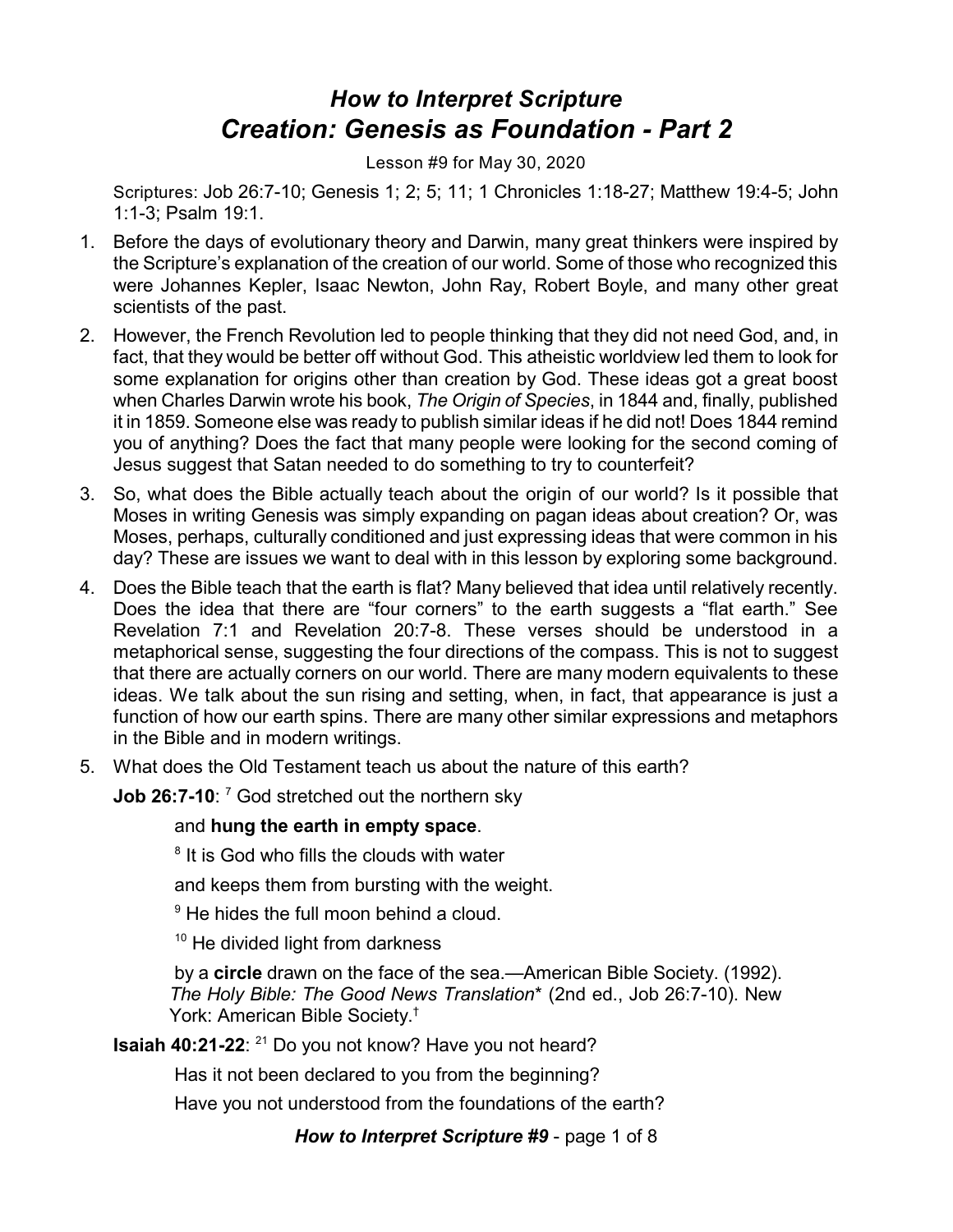## 22 It is **He who sits above the circle [vault] of the earth**,

And its inhabitants are like grasshoppers,

Who stretches out the heavens like a curtain

And spreads them out like a tent to dwell in.—*New American Standard Bible: 1995 update*.\* (1995). (Isaiah 40:21–22). La Habra, CA: The Lockman Foundation. †‡

- 6. In these two passages, we see that the earth is hung or suspended in space and that it is a circle or sphere. (Job 22:7,10) Isaiah 40:22 says that God dwells above the circle of the earth.
- 7. Try to imagine yourself as a person living thousands of years ago. What evidence would you have to suggest that the earth is moving? Would you have any evidence to suggest that the earth is spherical?

The earliest documented mention of the spherical Earth concept dates from around the 5th century BC, when it was mentioned by ancient Greek philosophers.<sup>[1][2]</sup> It remained a matter of speculation until the 3rd century BC, when Hellenistic astronomy established the spherical shape of the Earth as a physical fact and calculated the Earth's circumference. The paradigm was gradually adopted throughout the Old World during Late Antiquity and the Middle Ages.<sup>[3][4][5][6]</sup> A practical demonstration of Earth's sphericity was achieved by Ferdinand Magellan and Juan Sebastián Elcano's circumnavigation (1519–1522).[7]

The concept of a spherical Earth displaced earlier beliefs in a flat Earth: In early Mesopotamian mythology, the world was portrayed as a flat disk floating in the ocean with a hemispherical sky-dome above,<sup>[8]</sup> and this forms the premise for early world maps like those of Anaximander and Hecataeus of Miletus. Other speculations on the shape of Earth include a seven-layered ziggurat or cosmic mountain, alluded to in the Avesta and ancient Persian writings (see seven climes).[—https://en.wikipedia.org/wiki/Spherical\\_Earth](https://en.wikipedia.org/wiki/Spherical_Earth) [retrieved on May 17, 2020].†‡

- 8. Around 500 B.C., Pythagoras suspected that the earth was round because the sun and the moon were round and other planets seemed to be round. Aristotle also thought so around 200 years later. In 240 B.C., Eratosthenes, the director of the museum at Alexandria in Egypt, calculated the circumference of the earth as about 40,000 km. To see the story look at the YouTube video at:<https://www.youtube.com/watch?v=Mw30CgaXiQw-YouTube>
- 9. Somewhat similar to those thinkers who lived more than a thousand years after Moses, when Moses wrote the book of Job around 1500 B.C., he called the earth a "circle."
- 10. Review what you know about Genesis 1:1-2:4 regarding the creation of human beings.
- 11. Compare these excerpts from the *Atra-Hasis* epic recorded close to the days of Abraham:

"When the gods instead of man / Did the work, bore the loads, / The gods' load was too great, / The work too hard, the trouble too much /. . . . 'Let the womb-goddess create offspring, / And let man bear the load of the gods!' . . . Geshtu-e, a god who had intelligence, / They slaughtered in their assembly. / Nintu mixed clay / With his flesh and blood. . . ."—Stephanie Dalley, *Myths From Mesopotamia: Creation, the Flood, Gilgamesh, and*

## *How to Interpret Scripture #9* - page 2 of 8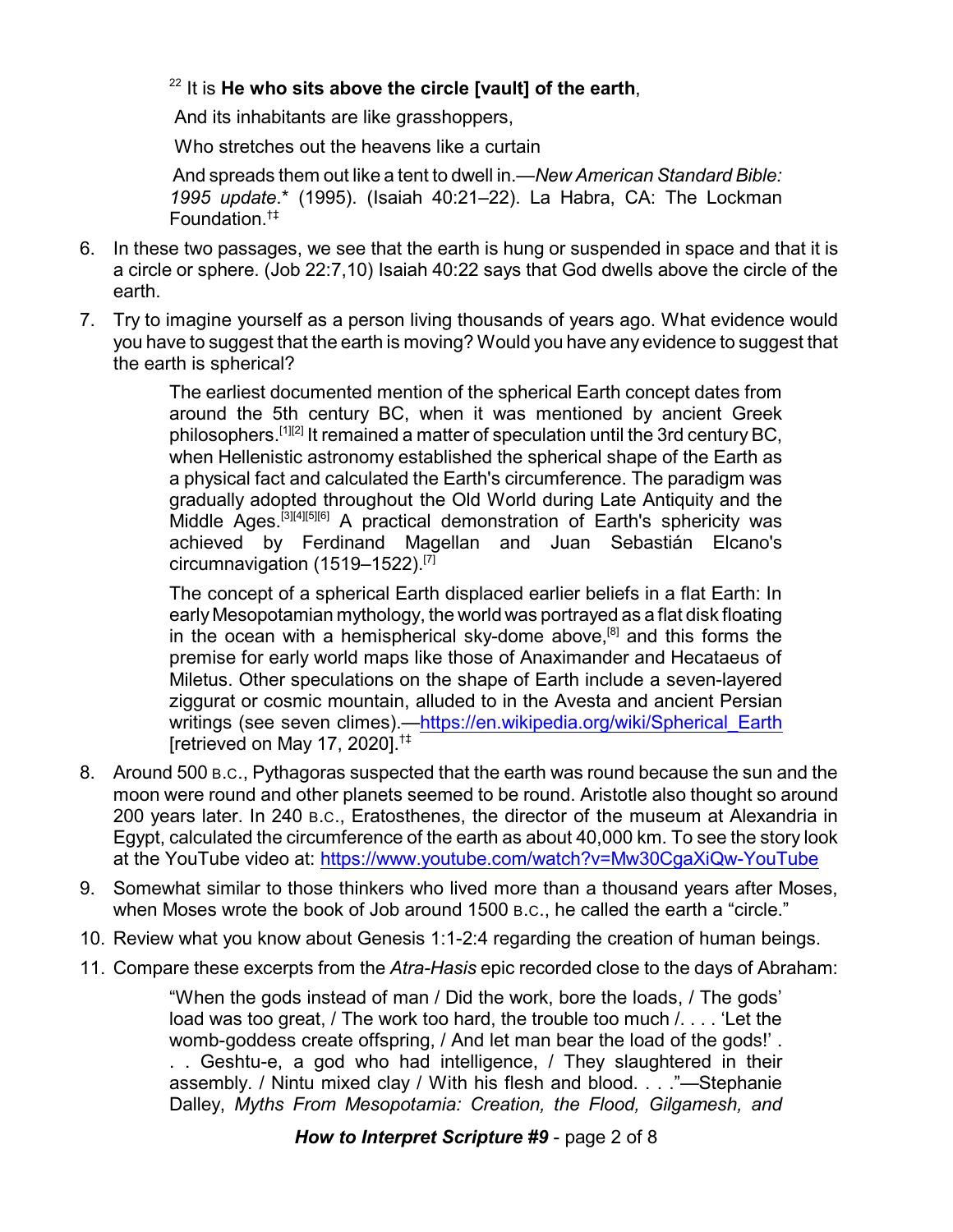Others (New York: Oxford University Press, 1989), pp. 9, 14, 15.— [as quoted in *Adult Sabbath School Bible Study Guide*\* for Monday, May 25].‡§

*Atra-Hasis* is the title of an 18th-century BC Akkadian epic recorded in various versions on clay tablets. It is named for its protagonist, Atrahasis, whose name means "exceedingly wise". The *Atra-Hasis* tablets include both a creation myth and a flood account, which is one of three surviving Babylonian deluge stories.—<https://en.wikipedia.org/wiki/Atra-Hasis> [retrieved March 21, 2020].<sup>‡§</sup>

12. So, what are the similarities and what are the differences between the biblical account and the *Atra-Hasis* account?

> 1. In *Atra-Hasis* man works for the gods so that the gods can rest. In Genesis, God creates the earth and everything in it *for* humans as the apex of Creation, and then He rests with them. In Genesis, humans also are placed in a garden and invited to commune with God and care for His creation—a concept not found in *Atra-Hasis*.

> 2. In *Atra-Hasis*, a minor god is killed and his blood is mixed with clay to form seven males and females. In Genesis, first Adam is "formed" intimately by God, who breathes life into him, and woman is "made" later to be his " 'helper' " *(NKJV)*. God didn't create Adam and Eve from the blood of a slain god.

> 3. There is no sign of conflict or violence in the Genesis account, as found in the *Atra-Hasis* story.

> The biblical account is sublime in depicting an omnipotent God who provides humanity with dignified purpose in a perfect world. This radical difference has caused scholars to conclude that, in the end, these are very different creation accounts.*—Adult Sabbath School Bible Study Guide*\* for Monday, May 25. §

- 13. It should be very obvious that the role of God and His relationship to human beings in the biblical story is very, very different from that depicted in *Atra-Hasis*.
- 14. So, what are we to assume? **Is it possible that the** *Atra-Hasis* **epic was a corrupted story handed down from the times of the flood while the account given to us by Moses is the divinely-inspired record and the version handed down through the faithful descendants of Adam and Noah of what actually happened?**
- 15. What other differences do we find in the Genesis account versus paganistic accounts?
	- **Genesis 1:14-19**: <sup>14</sup> And God said, "Let there be lights in the dome of the sky to separate the day from the night; and let them be for signs and for seasons and for days and years,  $^{15}$  and let them be lights in the dome of the sky to give light upon the earth." And it was so. <sup>16</sup> God made the two great lights—**the greater light** to rule the day and **the lesser light** to rule the night—and the stars. <sup>17</sup> God set them in the dome of the sky to give light upon the earth, <sup>18</sup> to rule over the day and over the night, and to separate the light from the darkness. And God saw that it was good. <sup>19</sup> And there was evening and there was morning, the fourth day.—*The Holy Bible: New Revised Standard Version*.\* (1989).†
- 16. It is very interesting to notice that Moses, who was very familiar with the pagan worship of the sun and the moon, chose not even to use those words lest someone misunderstand *How to Interpret Scripture #9* - page 3 of 8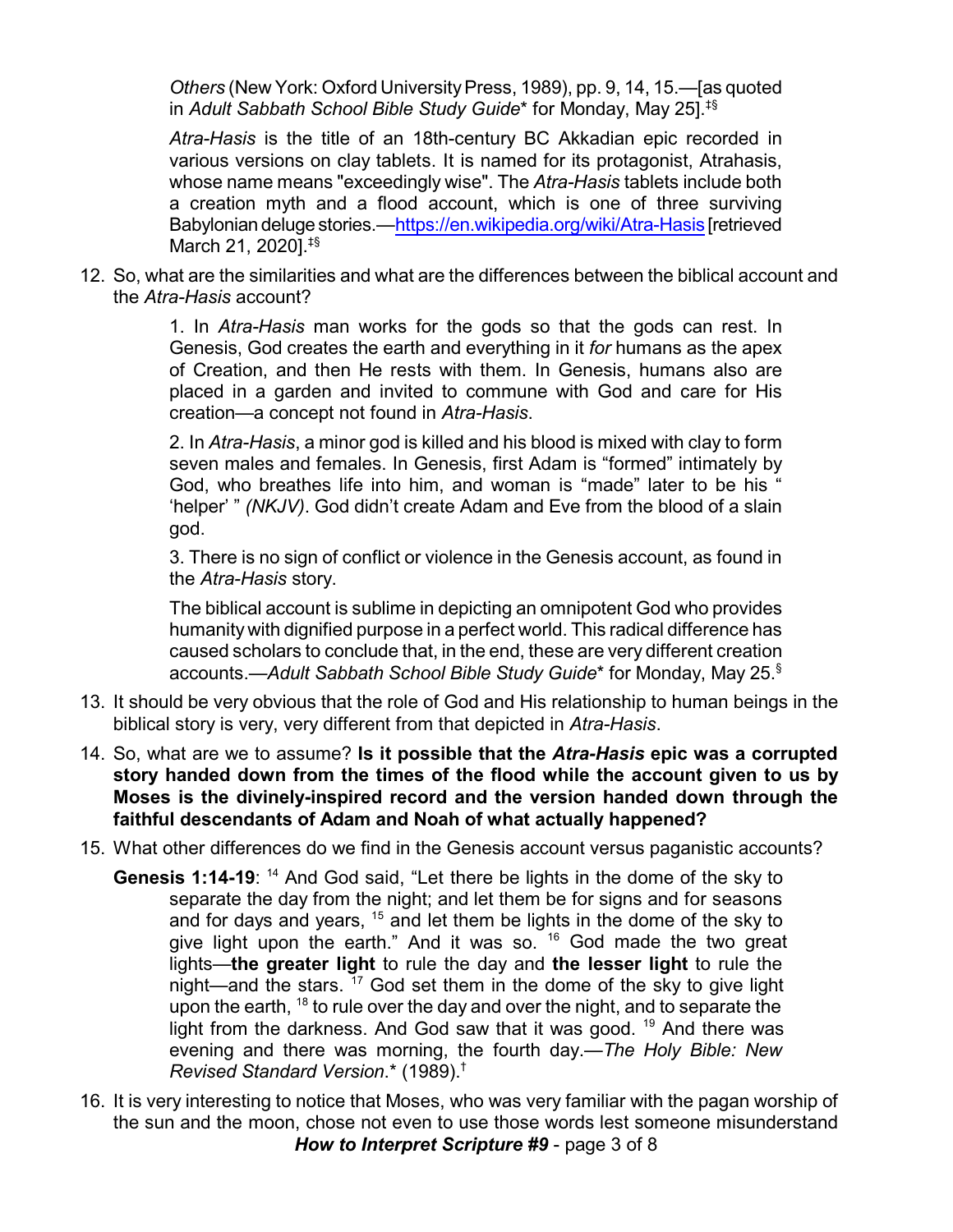what he was saying and think he was honoring the sun god or the moon god of pagans. Thus, Moses used the terms *greater light* and *lesser light* and showed that they were created byGod and were not gods themselves. God created them for the specific functions: "To rule over the day and the night, and to separate light from darkness."

- 17. Review again the specific details of how God created men and women.
	- **Genesis 2:7,18-24**: <sup>7</sup> Then the LORD God took some soil from the ground and formed a man out of it; he breathed life-giving breath into his nostrils and the man began to live.... <sup>18</sup> Then the LORD God said, "It is not good for the man to live alone. I will make a suitable companion to help him." <sup>19</sup>So he took some soil from the ground and formed all the animals and all the birds. Then he brought them to the man to see what he would name them; and that is how they all got their names. <sup>20</sup>So the man named all the birds and all the animals; but not one of them was a suitable companion to help him.

 $21$  Then the LORD God made the man fall into a deep sleep, and while he was sleeping, he took out one of the man's ribs and closed up the flesh.  $^{22}\!{\sf He}$ formed a woman out of the rib and brought her to him. <sup>23</sup>Then the man said,

"At last, here is one of my own kind—

Bone taken from my bone, and flesh from my flesh.

'Woman' is her name because she was taken out of man."

 $24$ That is why a man leaves his father and mother and is united with his wife, and they become one.

 $25$  The man and the woman were both naked, but they were not embarrassed.—*Good News Bible*.\*

- 18. Some people claim that man is superior to woman because man was created first and the first woman was take out of man. But, remember that every man since then has been taken out of a woman.
- 19. By contrast, what do the pagan ancient Near Eastern myths suggest? Often, it was suggested that humans were created to do the work because the gods got tired!
- 20. Imagine living in a world created by the pagan ideas of gods being angry with humans and, thus, foisting upon them their work. Contrast that with the true story of God creating men and women to dominate our world and then "walking" with them in the cool of the evening.
- 21. It is interesting to note that there was a huge contrast between the pagan ideas and the God-given biblical idea even in ancient times, just as there are contrasts between what we read in the Bible today and what fallible human beings are saying today. We know God's side; who came up with these contrasting ideas? God's enemy!
- 22. Read Genesis 5 and Genesis 11. It is very interesting to note how the histories of these early beings who lived before the flood is actually recorded. Later chronogenealogies from 1 Chronicles 1:18-27 corroborate these early accounts.

There is one element that makes these genealogies unique in the Bible: they contain the element of time, causing some scholars to correctly call them "chronogenealogies." They contain an interlocking mechanism of descent information coupled with spans of time, so that "when *Person 1* had lived *x* years, he fathered *Person 2.* And *Person 1*, after he fathered *Person 2*, lived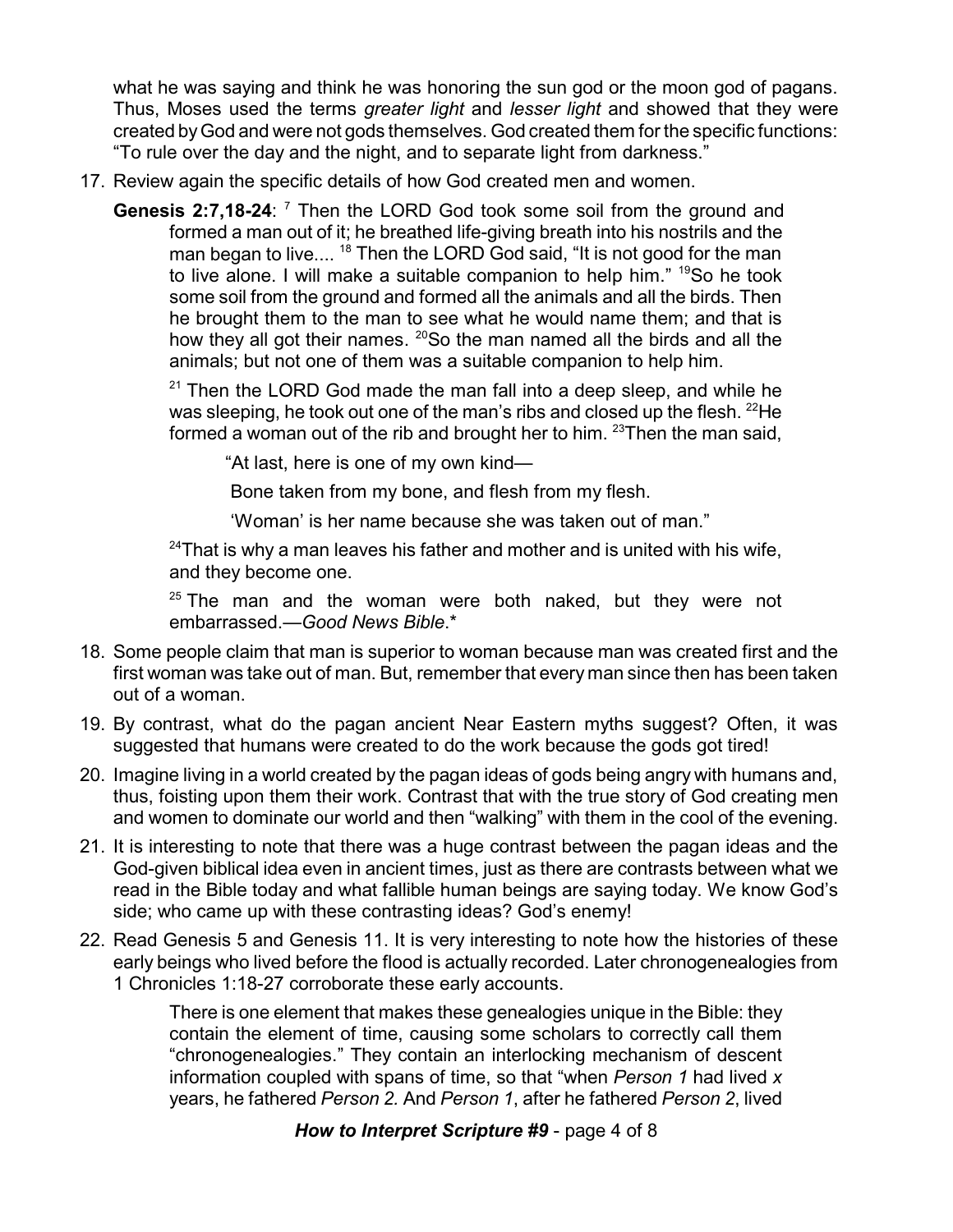*y* years, and he fathered other sons and daughters." Genesis 5 adds the formula phrase, "And all the days of *Person 1* were *z* years." This interlocking system would have precluded deleting certain generations or adding them. Genesis 5 and Genesis 11 contain a continuous line of descent, as corroborated by 1 Chronicles 1:18-27, in which there are no added or missing generations. In this way the Bible interprets itself.—*Adult Sabbath School Bible Study Guide*\* for Wednesday, May 27. §

23. What have modern critics done with this ancient historical record? There have been numerous attempts to find ways to extend these time periods into much longer ages. How should we respond to those efforts? If we are going to take the Bible seriously, we must recognize that Genesis 5 and 11 are:

> "both historical and theological, linking Adam with the rest of humankind and God with man in the realm of the reaches of space and time. Genesis 5 and 11:10-26 provide the time framework and human chain that link God's people with the man whom God created as the climax of the six-day creation event of this planet."—Gerhard F. Hasel, "The Meaning of the Chronogenealogies of Genesis 5 and 11," *Origins* 7/2 (1980), p. 69.—[as quoted in *Adult Sabbath School Bible Study Guide*\* for Wednesday, May 27].‡§

- 24. However, we must not make too big a deal out of chronologies because Paul himself said:
	- **1 Timothy 1:4**: Tell them to give up those legends and those long lists of ancestors, which only produce arguments; they do not serve God's plan, which is known by faith.—*Good News Bible*.\*
	- **Titus 3:9**: But avoid stupid arguments, long lists of ancestors, quarrels, and fights about the Law. They are useless and worthless.—*Good News Bible*.\*
- 25. In the *Bible Study Guide* for Thursday, May 28, we are asked to read the following passages: Matthew 19:4-5; Mark 10:6-9; Luke 11:50-51; John 1:1-3; Acts 14:15; Romans 1:20; 2 Corinthians 4:6; Ephesians 3:9; 1 Timothy 2:12-15; James 3:9; 1 Peter 3:20; Jude 11,14; and Revelation 2:7; 3:14; 22:2-3. What do these passages teach us? Why do we have the genealogies given in Matthew 1 and Luke 3? It is likely that Matthew's list was the line of Joseph while Luke's list was the line of Mary. The Creator God made human beings, male and female. He then married them and said what God has joined together, let no man put asunder. Human history is said to have started with the creation of the world. Through Him, that is through God, all things were made; not one thing in all creation was made without Him. He made heaven, earth, sea, and all that is in them. God not only created our world, but also out of darkness, He created light. Adam was created first and, then, Eve. Eve was deceived and, then, Adam intentionally joined her. They were made originally to be in the likeness of God. In that early garden, there was the tree of life growing in the Garden of Eden. It bore fruit 12 times a year. Enoch was the seventh direct descendent from Adam. In the days of Noah, eight people were saved by God in a boat.
- 26. Notice that New Testament writers supported the idea that Genesis 1-11 is an accurate record of what actually happened.
- 27. Read Romans 5:12-19. In this detailed description of the plan of salvation, Paul repeatedly contrasted the fall of the first Adam with the salvation that is provided through Jesus Christ, whom he called the *second Adam*.
- 28. So, how does that sound to you so far? If Jesus Himself and the New Testament writers felt that the Genesis account was a reliable history, would it not be foolish for us–based on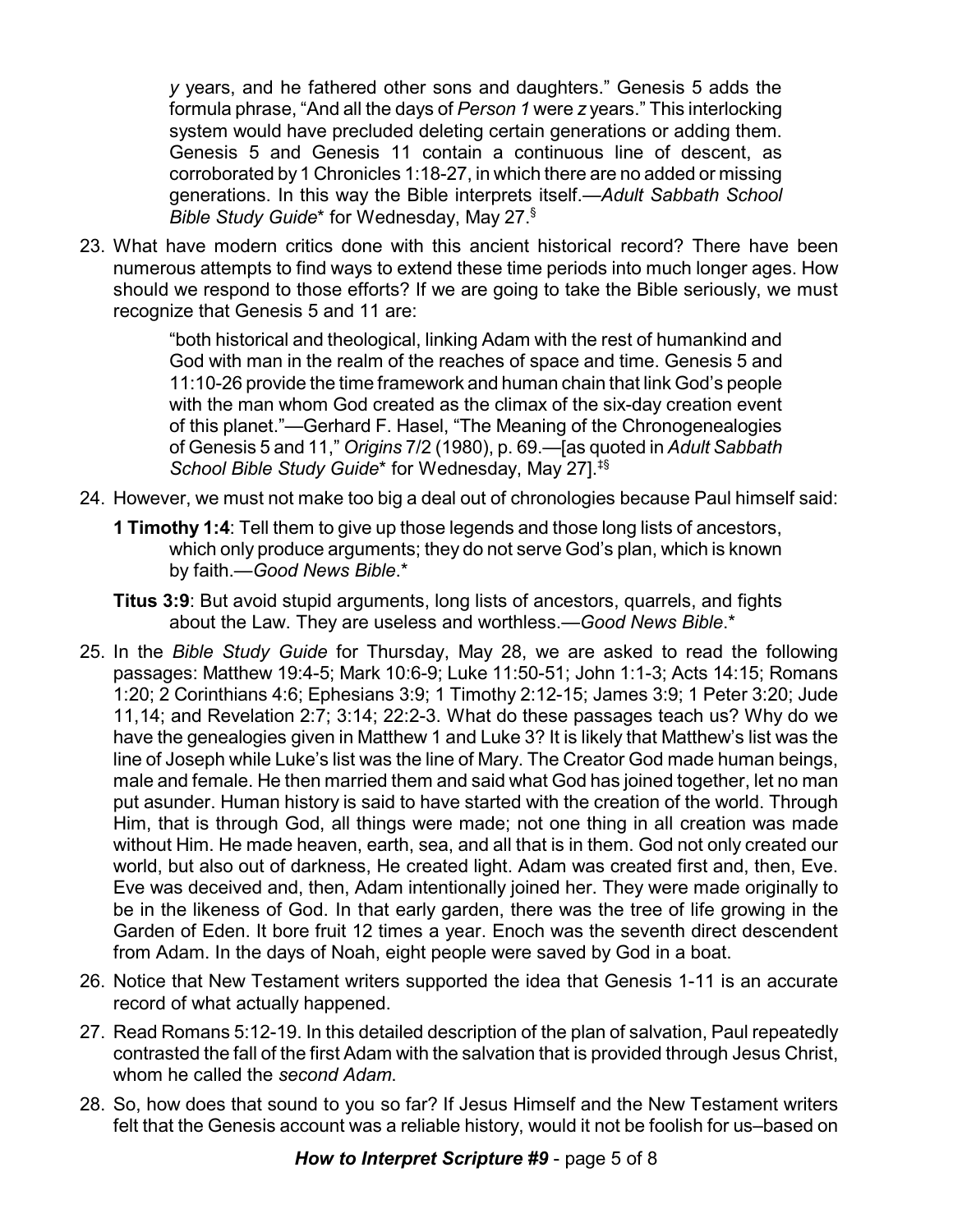the claims of fallen, fallible human beings–to refuse to follow their example?

**The Bible is the most comprehensive and the most instructive history which men possess. It came fresh from the fountain of eternal truth, and a divine hand has preserved its purity through all the ages....** Here only can we find a history of our race, unsullied by human prejudice or human pride.—Ellen G. White, *Testimonies for the Church*,\* vol. 5, 25.1. †

I have been shown that without Bible history, geology can prove nothing. Relics found in the earth do give evidence of a state of things differing in many respects from the present. But the time of their existence, and how long a period these things have been in the earth, are only to be understood by Bible history. It may be innocent to conjecture beyond Bible history, if our suppositions do not contradict the facts found in the sacred Scriptures. **But when men leave the word of God in regard to the history of creation, and seek to account for God's creative works upon natural principles, they are upon a boundless ocean of uncertainty.** Just how God accomplished the work of creation in six literal days he has never revealed to mortals. His creative works are just as incomprehensible as his existence.—Ellen G. White, *Spiritual Gifts*,\* Book 3, 93.1. †

- 29. Let us remind ourselves that *science* to the modern mind means something that can be handled, heard, seen, tested, and repeatedly retested to prove that it is correct. This, of course, leads to controversies and debates. So, **why should many people believe the theories of evolutionabout eventswhichallegedlyhappened millions or evenbillions of years ago when those theories of origins cannot be tested scientifically?**
- 30. By definition, science has to deal with natural events. It has no way of testing supernatural events; creation and the flood were supernatural events. So, if you choose to rule out anything that is supernatural, of course, the Genesis account will have to be thrown out.
- 31. Once again, we need to remind ourselves not to be caught up with an argument from some evolutionist suggesting that he is arguing from science and that all we have is religion. If the discussion is to be about evidence, we need to point out plenty of fallacies in their "scientific" arguments. We both have the same evidence; we interpret that evidence to support our ideas of God, creation, and the flood; that is just as valid as their "science." But, if we are to argue about religion, then, they have no grounds to stand on at all.
- 32. George Smith a volunteer researcher in 1872 found in the basement of the British Museum an ancient Babylonian tablet that contained references to *Utnapushtim*, the survivor of the worldwide flood, and to *Gilgamesh*, who sought to attain from him the secret to eternal life. This was reported in newspapers around the world. Since then, scholars have documented worldwide flood stories from cultures of many places. Creation stories have also been found. This has raised several questions. Could the biblical account of Genesis 1-11 simply be borrowed from the ancient Near East? Are there mythical elements in that account? How do we explain the differences between the biblical account and any of those pagan accounts?
- 33. Think of some of the times when science has been in direct conflict with the teachings of the Bible.

Galileo Galilei concluded that the sun was the center of the solar system, with the earth and the other planets revolving around the sun **(heliocentric worldview**). But there were others in the Catholic Church who taught that the earth was the center of the universe (**geocentric worldview**). This led to a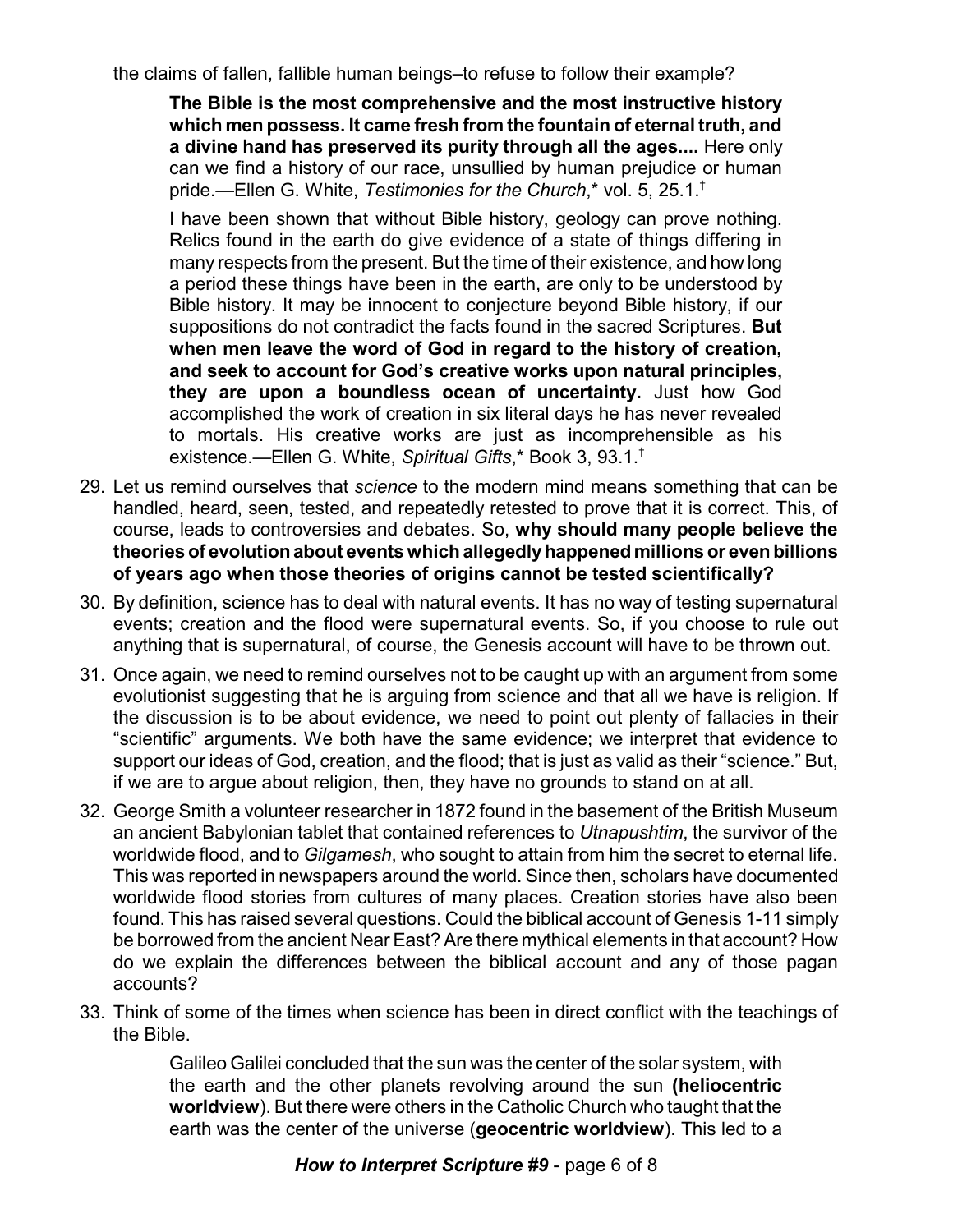trial by the Inquisition, in which Galileo was forced to recant and was placed under house arrest until his death in 1642. The Galileo affair has often been cited as an example in which the Bible holds back science. But this raises several questions. Did the church's interpretation, which was used to condemn Galileo, really derive from the Bible? Was Galileo opposed to the Bible in favor of science? In fact, the Catholic Church had adopted a cosmology based on Greek Aristotelian philosophy and Ptolomy's mathematics, which it then tried to defend on the basis of the Bible. Galileo responded by defending his interpretation on the basis of the Bible, as well. First, he asserted that God is the author of both nature and the Bible. If properly understood, they would be in harmony. Second, Galileo pointed out that later interpreters can err. Then he stated that the language used in the Bible is adapted to the common person and should not always be taken in a literalistic way. Finally, he argued against the consistency of the literal reading of Joshua's insistence that the sun stand still over Gibeah *(Josh. 10:12)*, in light of the prevailing Ptolemaic view that the earth always was still and stood in the center of the universe, because in that case the day would have been shorter, not longer (Richard J. Blackwell, *Galileo, Bellarmine, and the Bible* [South Bend, IN: Notre Dame University Press, 1991], pp. 68, 69). Today there is no doubt which interpretation was correct. But it took the Catholic Church more than 350 years to exonerate Galileo, which it did in 1992.—*Adult Teachers Sabbath School Bible Study Guide*\* 119-120. †§

34. So, what should we conclude?

Does the Bible contain an antiquated view of cosmology? For centuries, critical scholars thought that Genesis 1 reflected the ideas of the ancient Babylonians. Thus, they insisted that the term *těhôm*, "deep," derived from the name *Tiamat*, the goddess of the primeval ocean world in the *Enuma Elish* epic. The epic depicts the Babylonian god Marduk slaying Tiamat in mortal combat. Today it is recognized that *těhôm* is simply a term for a large body of water that is completely non-mythical. In fact, it is "impossible to conclude that *tìhôm* 'ocean' was borrowed from *Tiamat*."—David Toshio Tsumura, "Genesis and Ancient Near Eastern Stories of Genesis and the Flood: An Introduction," in *I Studied Inscriptions From Before the Flood: Ancient Near Eastern, Literary, and Linguistic Approaches to Genesis 1-11*, eds. Richard S. Hess and David Toshio Tsumura (Winona Lake, IN: Eisenbrauns, 1994), p. 31. To suggest that Genesis 1 reflects a pagan conflict between the gods is to read into the text something that the text actually combats. The description of the passive, powerless, and unorganized state of the "deep" in Genesis 1:2 reveals that the term is non-mythical in content and anti-mythical in purpose.—*Adult Teachers Sabbath School Bible Study Guide*\* 120. §

The term *râqîa'* is sometimes translated "firmament," from the term *firmamentum* in the Vulgate Latin translation of the Old Testament, which gives a false impression that the firmament is a solid metal dome. However, the term *râqîa'* is better rendered "expanse," as can be seen in Psalm 19:1 and Daniel 12:3. Likewise, does rain literally come through the "windows of heaven" *(Gen. 7:11, Gen. 8:2)*? In other passages, barley *(2 Kings 7:1, 2)*, trouble and anguish *(Isa. 24:18, 19)*, or blessings *(Mal. 3:10)* come through